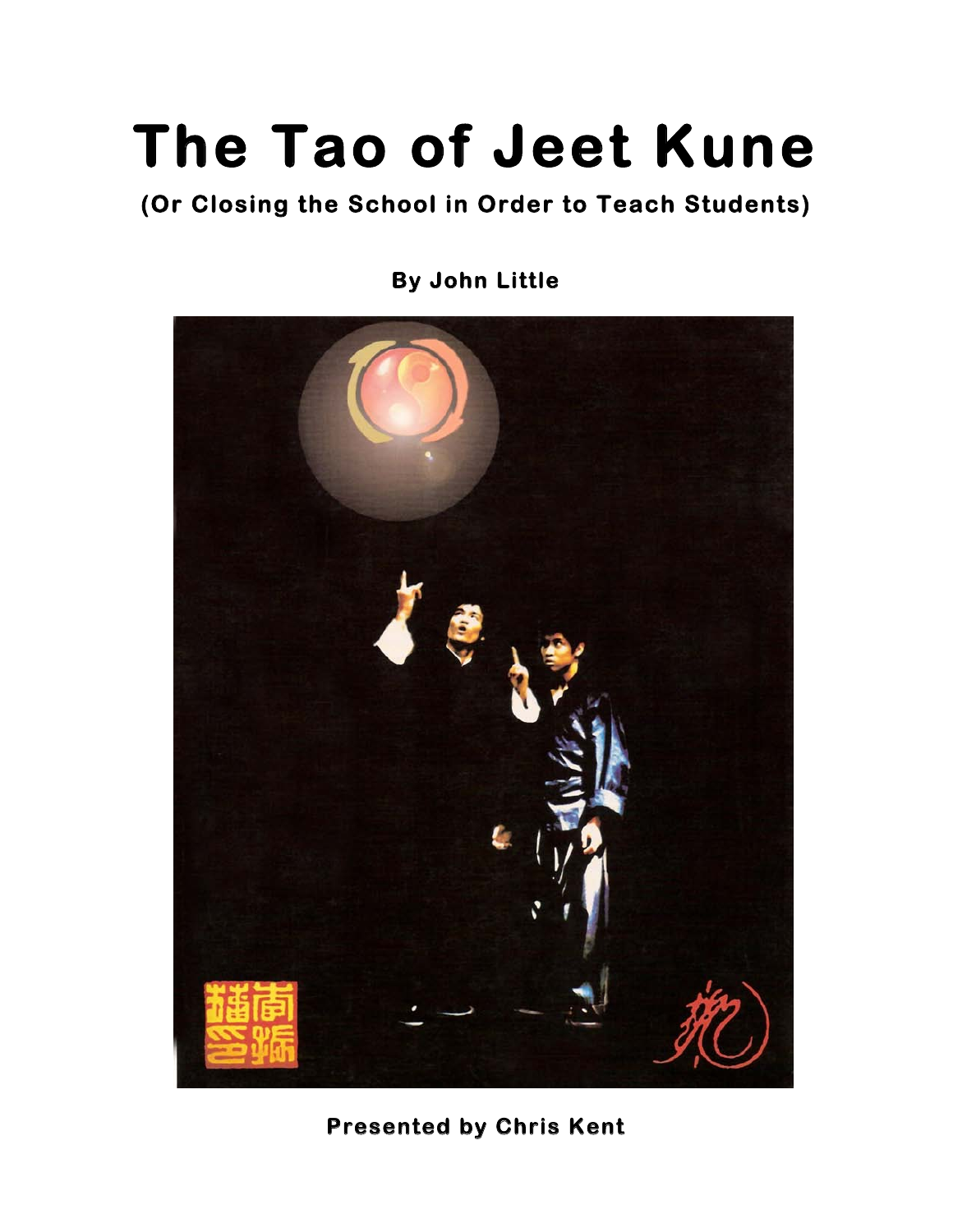# THE TAO OF JEET KUNE (Or Closing the School in Order to Teach Students)

By John Little

**Copyright © 2014 Chris Kent. All rights reserved.** 

**www.personalliberation.com**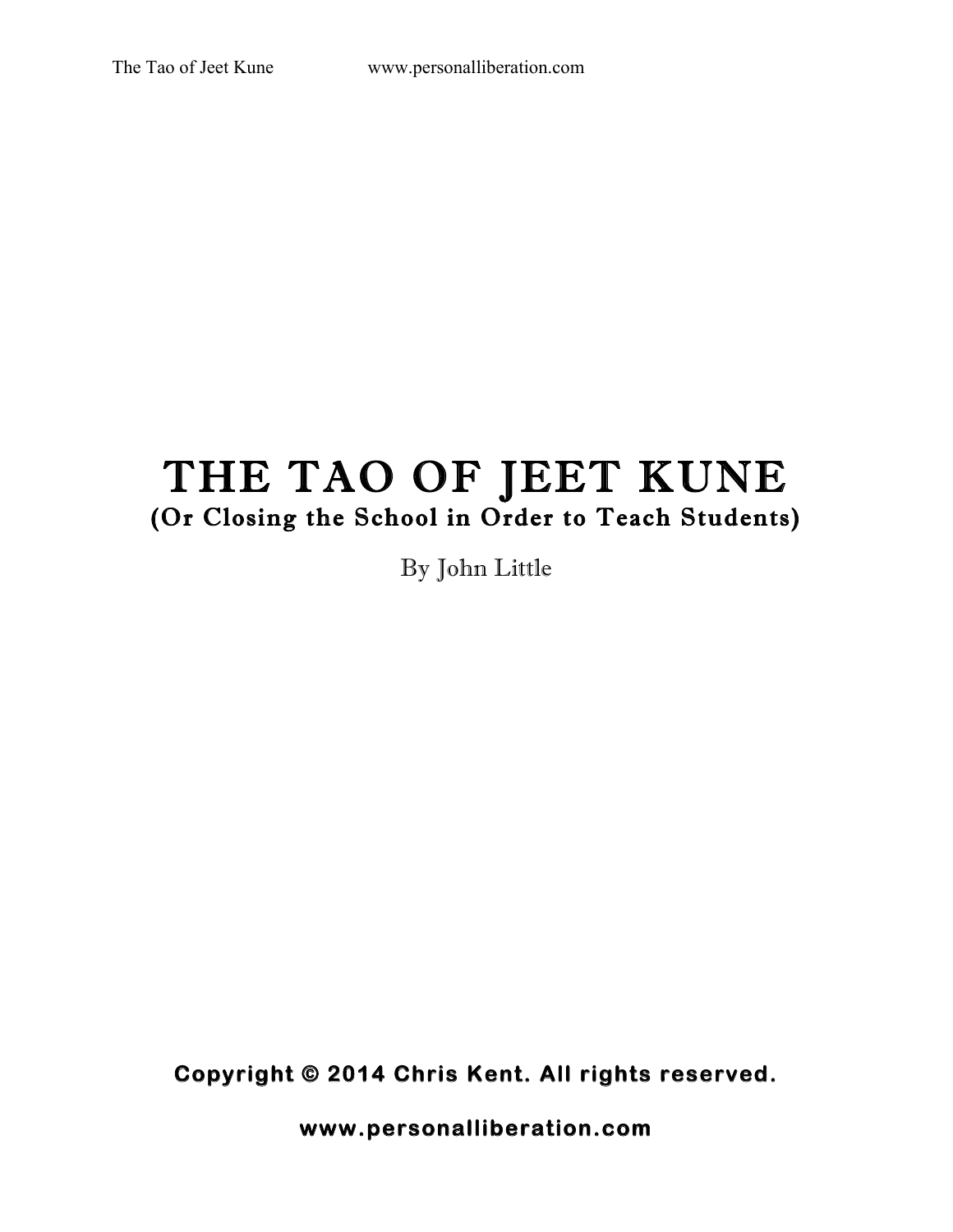#### **Introduction**



I have had the privilege of knowing John Little since 1996, and consider him a good friend. Personally, I consider him one of the most knowledgeable people on the planet with regard to both Bruce Lee's art and philosophy of JeetKune Do, and a trail-blazer in the world of strength training and fitness.

When John resided in Boise, Idaho, and was working on material for the Bruce Lee Foundation, we got to spend a lot of time together, not only working on BLF projects, magazine articles, etc., but also simply hanging out as friends with our families. During this time we had countless conversations regarding Bruce Lee, his art and philosophy. John also graciously presented two talks on these subjects to both students and guests at my school, the Kent Institute of Martial Arts. Linda Lee Cadwell also attended the talks as a special guest.

When I approached John with the idea of creating a pdf article from the talk for people interested I JKD to read, his response was, "Yes, by all means!"

The following is the transcript of one of those talks. It was later printed as an article in one of the issues of the JFJKD Nucleus' "Bruce Lee Magazine."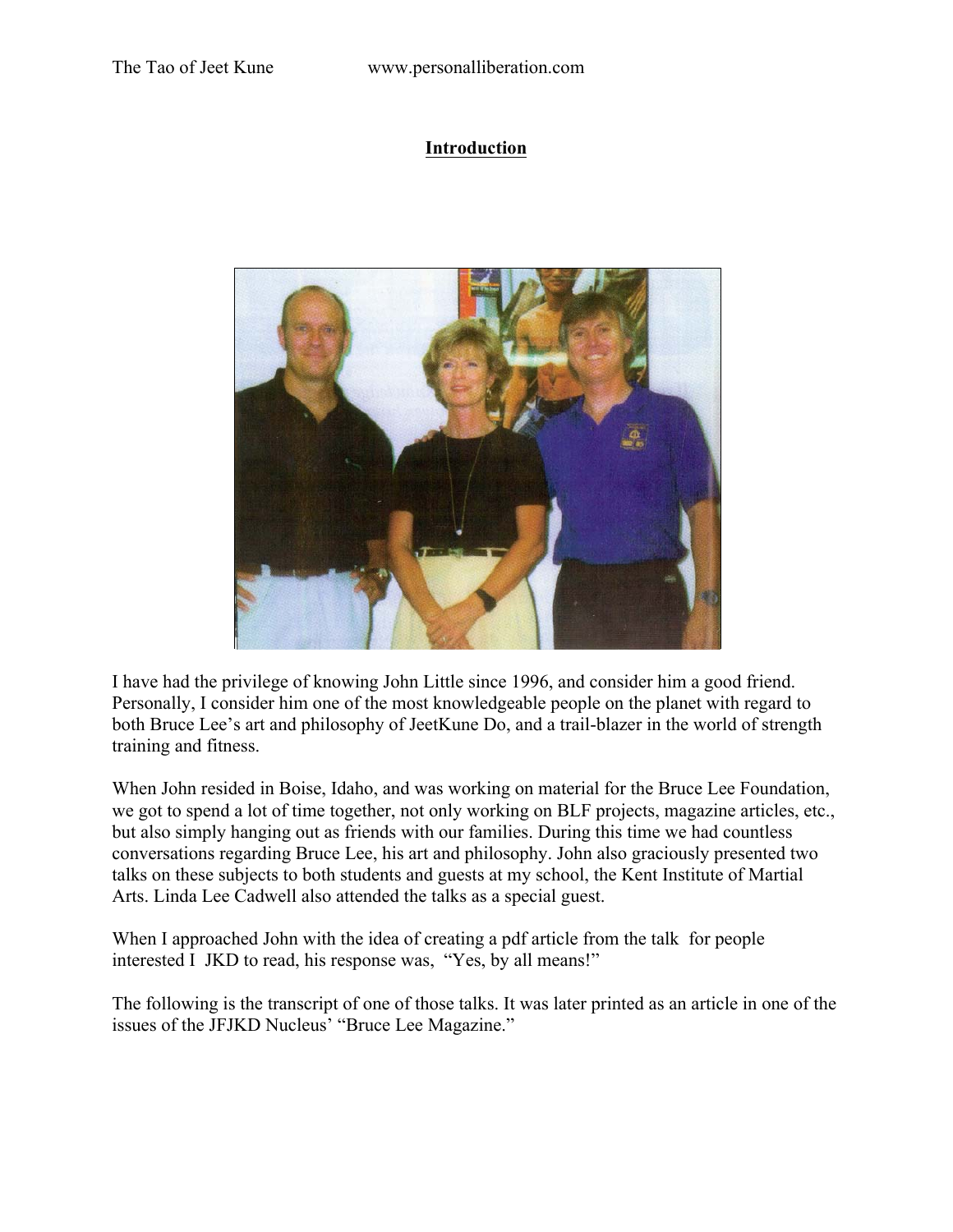#### **THE TAO OF JEET KUNE (Or Closing the School in Order to Teach Students)**

Bruce Lee was unique among martial artists for reasons far deeper than simply his physical prowess.

For one thing, at a time when he enjoyed a position of being the most famous martial artist in North America, he REFUSED to open a chain of schools - which, in all likelihood, would have made him a millionaire many times over. Second, when he was preparing to make a film *(The Silent Flute)* that would have added immeasurably to his already high profile in the martial arts world - he CLOSED his schools.

I believe that if we take a moment to examine the "whys" and "wherefores" underlying his decisions in both instances, we will come to understand Bruce Lee's thinking a little better, and, by extension, we will come to understand all that blossomed forth from it: his acting, his relationships, his choice of reading materials, his approach to choreography and directing, and, of course, his martial art.

That his skill in martial art was, as Han pointed out in *Enter the Dragon:* "Extraordinary" is selfevident, this is why we still appeal to Bruce Lee's example as the "gold standard" of martial achievement: he epitomizes what is possible for a human being to achieve in artfully "expressing the human body." What is less evident at first blush is the fact that Bruce's skill in combat, was the result of the direct application of his research into the human sciences of motion, forceproduction, fitness and conditioning, kinesiology, physiology and physics - from his intellect and comprehension of these disciplines, in other words, than from the mere "rote" performance of martial techniques.

In fact, Lee used to laugh at this popuIar image of the would-be martial arts student who would ask his instructor: "When are you going to show me the SECRETS?" Bruce said:

*"If there is a 'secret,' you will have lost it by looking for it." In other words, the time you spend in looking for the "secret" or the "how to be a holy-terror in five easy lessons", you could have been putting into your own training - and hard work, practice, practice and more practice - is the secret.* 

It was, then, the result of applying the mental to the physical, rather than simply adding physical to physical that resulted in Bruce Lee's achievements. For, as any student of yin-yang philosophy or electronics will tell you: you can only create something positive by adding negative to positive; positive to positive leads only to negative. Applying therefore "yin" (mental/negative) energy to "yang" (physical/positive) energy results in the creation of something, new, something positive, and something "complete" or "total" in development - such as Bruce Lee.

I'll only touch on yin-yang and its underlying principle of "Tao" briefly here: According to Bruce Lee, there was nothing mysterious about Tao. His definition of it was simply "the ultimate truth" – the real, enduring truth – rather than the various expressions of it(which are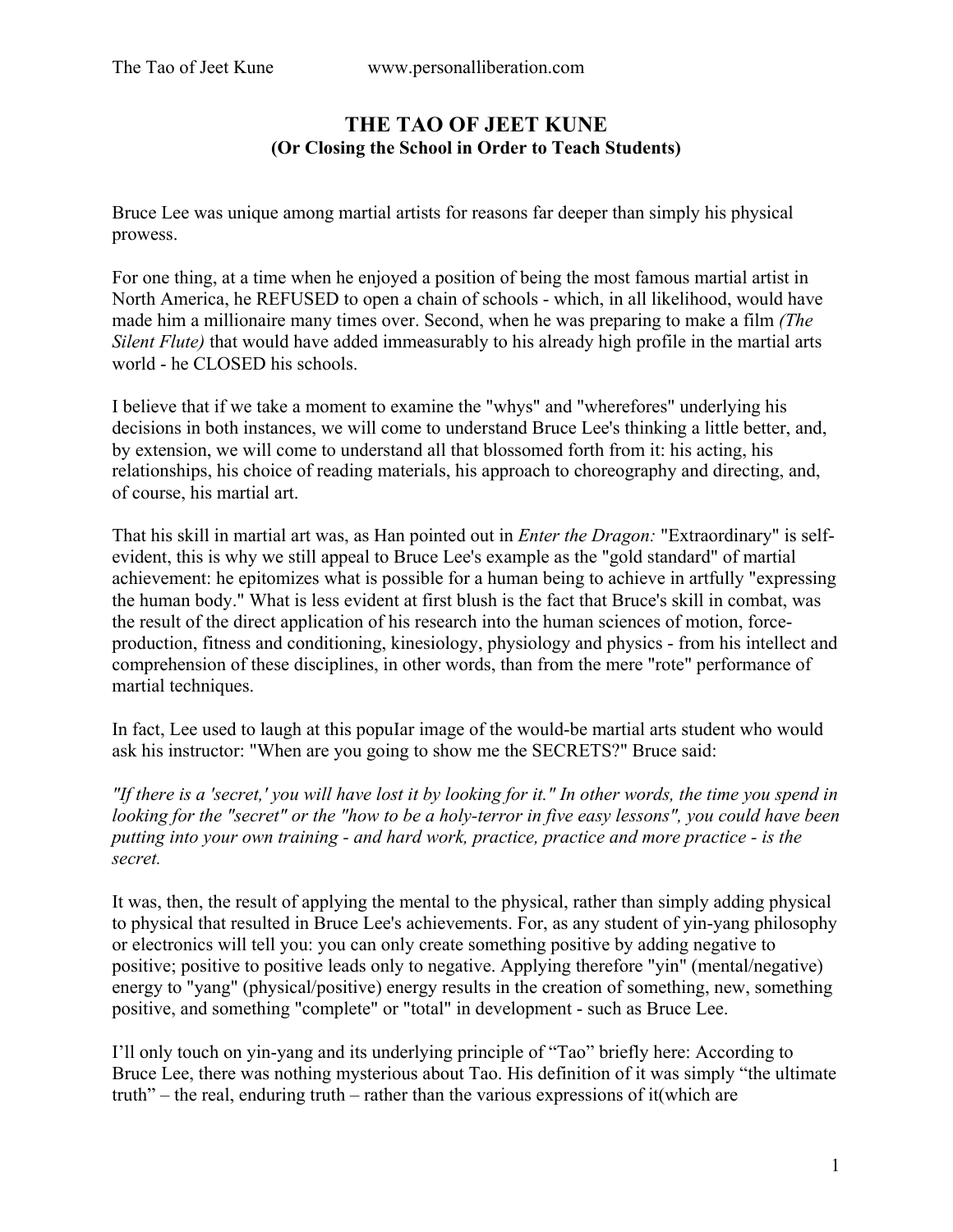manifestations of yin-yang energies). Tao is the well-spring, the primal energy from which all things in the universe come into being and ebb and flow in their own unique ways. It is the source from which all things originate and is revealed in every rock, brook, tree and human being. Each is but a personal expression of the Tao. As Bruce said:

*"Remember, the whole is evidenced in all parts, but an isolated part, efficient or not, does not constitute the whole."*  (page 177, Artist of Life)

Bruce Lee sought out the ultimate truth of martial art but he discovered that he could only do this by acknowledging that he was simultaneously learning more and more about himself. Because he discovered, as his son Brandon did many years later, that as you pursue the mastery of the martial arts you will inevitably encounter barriers to your ability to progress towards this goal. These barriers will be your limitations – both perceived and physical – your physical ability, your problem-solving ability, your reasoning, how you handle defeat – and success as well. All of these experiences teach you as much about yourself as about the goal you are pursuing.

#### **The Search for "Root" Essence**

This is one reason why those who claim to be practitioners of an "eclectic" martial art are missing the side of the barn by at least eight yards. Eclecticism in martial art is simply the random stockpiling of styles or techniques according to fleeting fancy or personal tastes. What Bruce Lee did was seek the ultimate truth of "combat- its "Tao" or "root.." He was not concerned with whim or passing fancy, but the "root' of enduring truth. As he said:

*It is futile to argue as to which single leaf, which design of branch, or which attractive flower you like; when you understand the root, you understand all of its blossoming. (page 23, The Tao of Jeet Kune Do, Ohara Publications)*

*Eliminate not" clear thinking" and function from your root.* (page 349, Jeet Kune Do: Bruce Lee's Commentaries on the Martial Way)

*What we are after [in JKD J is the ROOT and not the branches. The root is real knowledge; : the branches are surface knowledge. Real knowledge breeds "body feel" and personal expression; surface knowledge breeds mechanical conditioning and imposes limitation and squelches creativity.* 

(page 385, Jeet Kune Do: Bruce Lee's Commentaries on the Martial W ay)

*The root is the fulcrum on which will rest the expression of your soul; the root is the "starting point" of all natural manifestation. If the root is right, so will all of its manifestation.*  (page 385, Jeet Kune Do: Bruce Lee's Commentaries on the Martial Way)

*It cannot be that when the root is neglected, what should spring from it will be well-ordered*  (page 373, Jeet Kune Do: Bruce Lee's Commentaries on the Martial Way)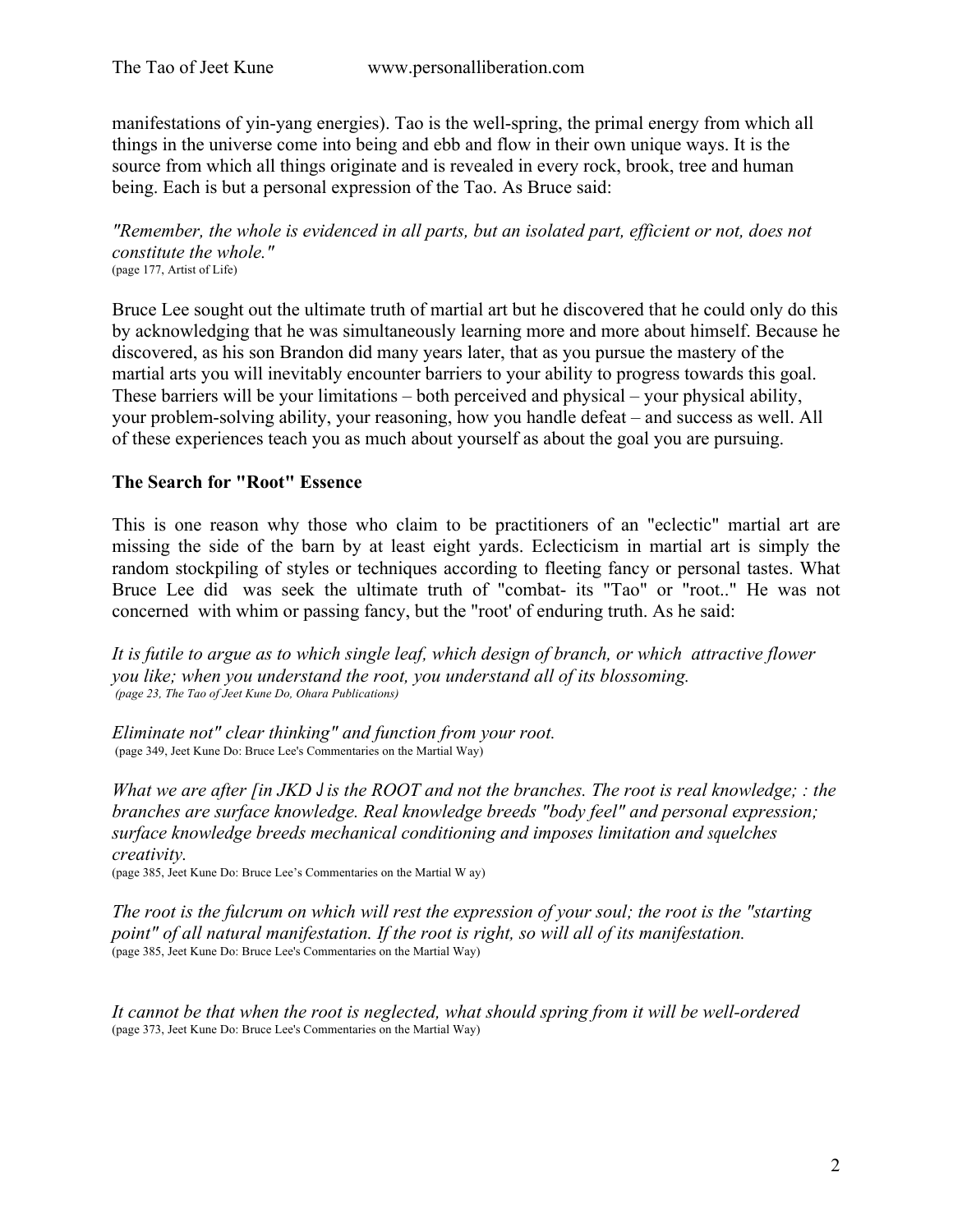#### **The "Li" Principle**

And so what Bruce Lee sought with the tool of JKD - which you can define as "the search for truth'' or the search for reality" was to seek the root that underlay the expression of effective HUMAN combat. There is a Tao or ultimate reality of everything; which reveals the organic nature of the thing in question. The Chinese call this organic nature *"li"* and it originally referred to the markings in jade, the fibers in muscle or the grain in wood. There is a *"li"* of human nature, human thought - and human combat. No matter what the living species, there is a way that is their ultimate nature and a way that it can be realized. There is such a nature pertaining to how a tiger, a crane, a dog or a cat is best equipped to fight and survive - and there is also a such an ideal of how a human being is best suited to fight. And this ideal lies deep within the root of our very nature as human beings.

However, everywhere Bruce looked within the popular martial arts front he saw people obsessing not on discovering their own natures in such matters, but rather on which "branch" or decorative "leaf" was the "best, " never once pulling back from surface matters to see the root or underlying principles that ultimately defined and empowered them. They looked to cultures and regions within those cultures for answers, rather than to the common root of their humanity.

Bruce admitted that he, too, was guilty of this when he was younger. And that it was only after he began to mature in his thinking (although he was would hasten to point out that he was always in a process of "maturing" - never matured, and an "actualizing martial artist, not a master"), that he began to see the folly of such superficial thinking.

*When I was teaching my Chinese system of gung fu, I had a system then. Upon my arrival in the States, I did have my 'Chinese' Institute; but since then I no longer believe in systems (Chinese or not Chinese), nor organizations.*  (page 158, Artist of Life)

In searching for "ultimate truth" - first of martial art - and then of himself (only to discover that ultimately they were one and the same thing for "all knowledge ultimately means selfknowledge"), Lee learned that the defining attribute of human beings was their mind or "intelligence." As he says:

*Unlike the lower animals, human beings are indeed intelligent beings" and "it is the creative ability of a human being that separates him from all other animals.* (Source: aphorism # 105, Digest of Striking Thoughts)

So let us now look to the "root" of the "mind" that Bruce Lee spoke of. Let's follow him as he takes the key of JKD with him to unlock the ultimate truth of martial art.

Holding to the root-truth that "martial artists are human beings first" - and that "Nationalities have NOTHING to do with martial art," we can now understand why - if you'll allow me to say such things -- "Korean Karate," "Chinese Gung Fu," "Japanese Bushido" are by definition terms of restriction and segmentation. They - as their titles imply -- only allow you to see the branches or individual leaves. As Bruce told journalist Alex Ben Block: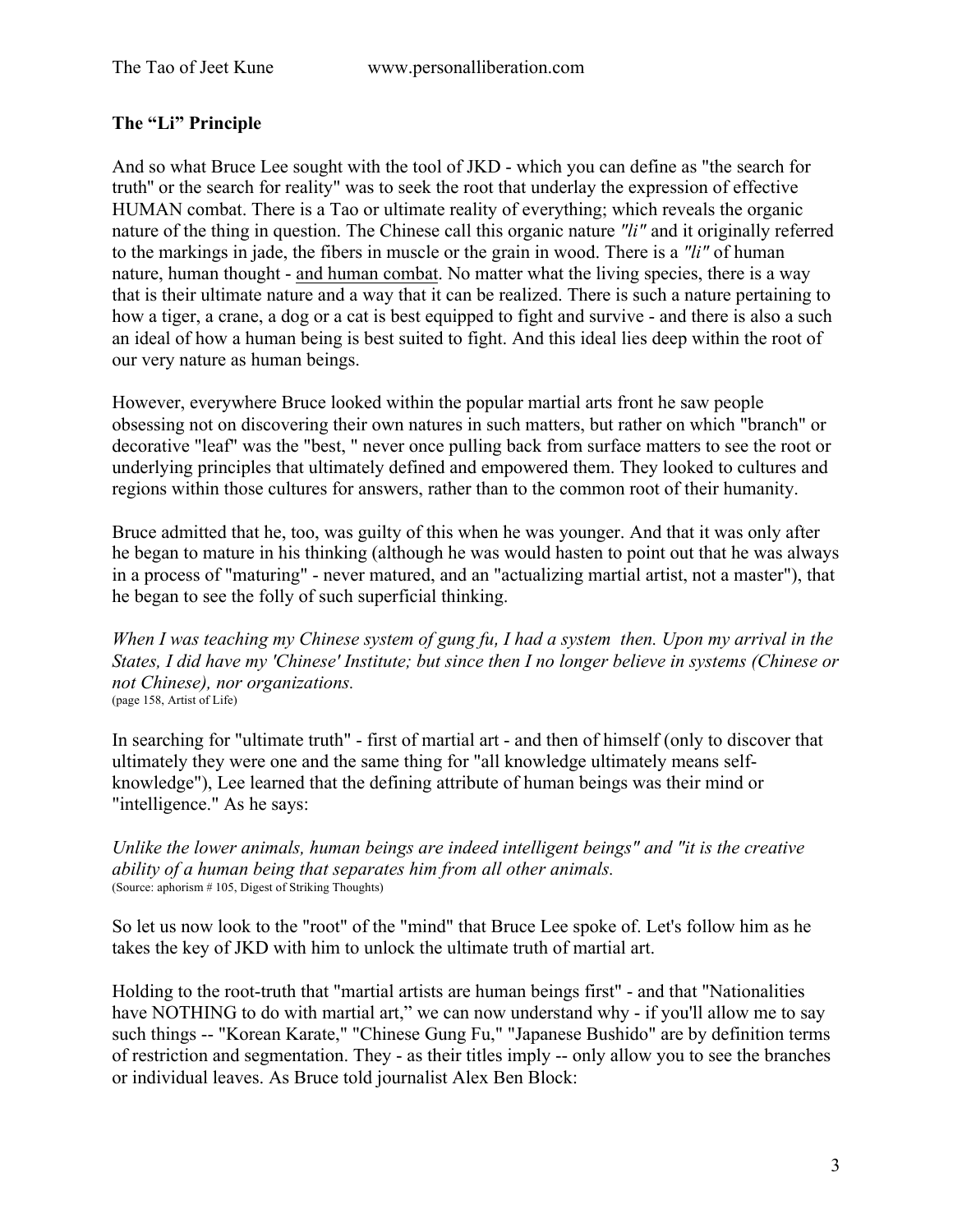*More and more, I believe in the fact that you have two hands and two legs, and the thing is how to make good use of yourself-and that's about it. "Styles" kind of restrict you to only one way of doing it and therefore limit your human capacity.*  (Source: Page 63, Bruce Lee: Words From A Master)

Please consider the following observation made by Bruce Lee:

*In traditional martial art being wise seems to be a constant process of accumulating of fixed knowledge -like a first-degree knows so many sets or techniques, a second degree a little more; or an X-brand martial artists - a kicker - should accumulate Y brand's hand techniques, or vice versa [this is the so-called - "eclectic approach" so defined.* However*, Accumulating fixed knowledge does not necessarily bring about truth* [which, remember is Tao or the touchstone of ultimate reality]*. Truth comes to us when we understand personally the whole process of working on our being. No amount of fixed knowledge or "secret teaching" can be compared to clarity of understanding. Patterns, doctrines, and so forth, touch only the fringe of martial art. Its core lies in the human mind, and, until that is touched, everything is still superficial and uncertain.* (Page 149, Artist of Life)

So there is far more to Lee's art than simply accumulating martial art techniques and fighting. As he once said:

*Remember that a martial art man is not merely a physical exponent of some prowess he may have been gifted with in the first place.*  (page 172, Jeet Kune Do: Bruce Lee's Commentaries on the Martial Way)

*As he matures, he will realize that his side kick is really not so much a tool to conquer his opponent, but a tool to explode through his ego and all its follies. All that training is to round him up to be a complete man.* 

(page 172, Jeet Kune Do: Bruce Lee's Commentaries on the Martial Way)

Another touchstone of Bruce Lee's philosophy is freedom. And not freedom from without to within, but rather from within to without. Many people speak of freedom in politics as being simply "less government" - "less restrictions on ME," "less demands on ME," "Less taxation on ME." Bruce Lee saw that if we focus solely on external entities, we would - to quote him directly - come to:

*see ourselves as instruments in the hands of others and thus free ourselves from the responsibility for acts that are prompted by our own questionable inclinations and impulses.*  (Source: page 240, Artist of Life)

Bruce Lee saw a more immanent freedom we needed to acquire - freedom from ourselves. From our expectations of ourselves, from all of the events and experiences that had conditioned and molded us into what we are. Not what we really are - but who we think we are: all of the overly self-conscious attitudes we drag around with us like a ball and chain; our fears, our hang-ups, our insecurities - our fear of being different from the "group."

*"What man has to get over is the consciousness of himself,"* - so said Bruce Lee in a taped telephone conversation with student Daniel Lee.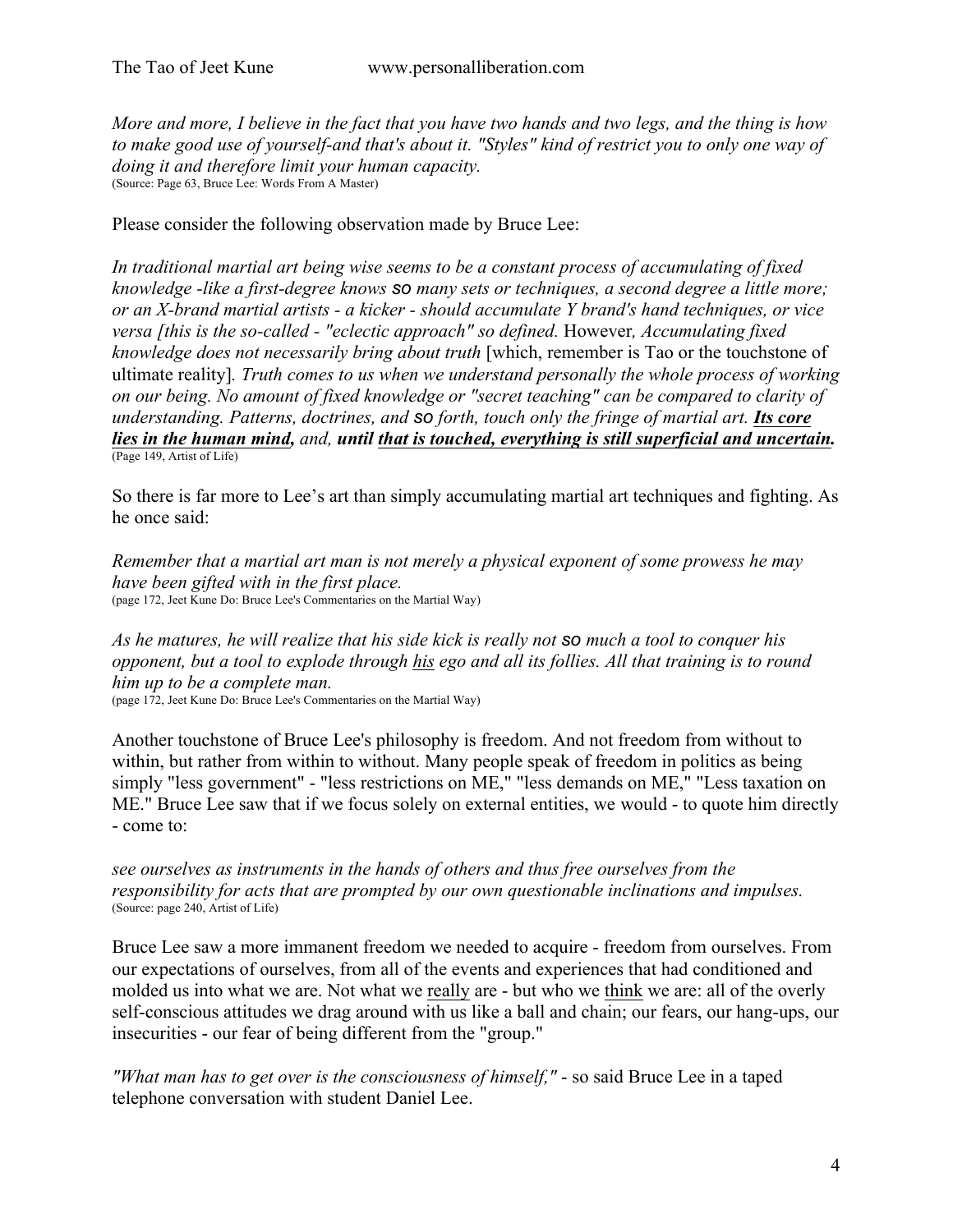And as society is the projection of the individual upon the group, we can only change society, government, policies, etc., by first changing the "root" that society is based upon. If you wish better society, first have better citizens. As Bruce Lee said:

*We start by dissolving our attitude -- not by altering outer conditions.*  (page 362, leet Kune Do: Bruce Lee's Commentaries on the Martial Way)

And how do we do this? By applying the tool of JKD, the "search for the ultimate truth," only this time to the "root" of our very being, which, according to Bruce Lee was to ask the question *"How Can I Be Me?"* 

This internal search leads each individual to search within their hearts and souls to discover ultimately - that they are their own source of ultimate authority.

*It is not a question of developing what has already been developed, but of recovering what has been left behind - although this has been with us, in us, all the time and has never been lost or distorted except for our misguided manipulation of it.*  (Source: Artist of Life, page 198)

*Scratch away all the dirt our being has accumulated and reveal reality in its is-ness, or in its suchness, or in its nakedness, which corresponds to the Buddhist concept of emptiness. (Source: Page 197, Artist of Life)* 

In other words, Bruce Lee's philosophy accepts you as you are. It does not seek to change you, rather it seeks to help you explore yourself – admittedly a deeper self than your ego may now allow you to believes exists.

For this reason, it is not a philosophy or belief system "on the make." It is instead, a mirror in which is reflected the real you. The bottle the medicine is in  $-$ martial art  $-$  is not as important as the medicine itself. The instructor's role is like that of any good physician – to help you get better. And to realize that, as Bruce said:

*The medicine for my suffering I had within me from the very beginning, But I did not take it.* 

*My ailment came from within myself, But I did not observe it. Until this moment.*

*Now I see that I will never find the light Unless, like the candle, I am my own fuel, Consuming myself*  (Page 113, *Artist of Life)*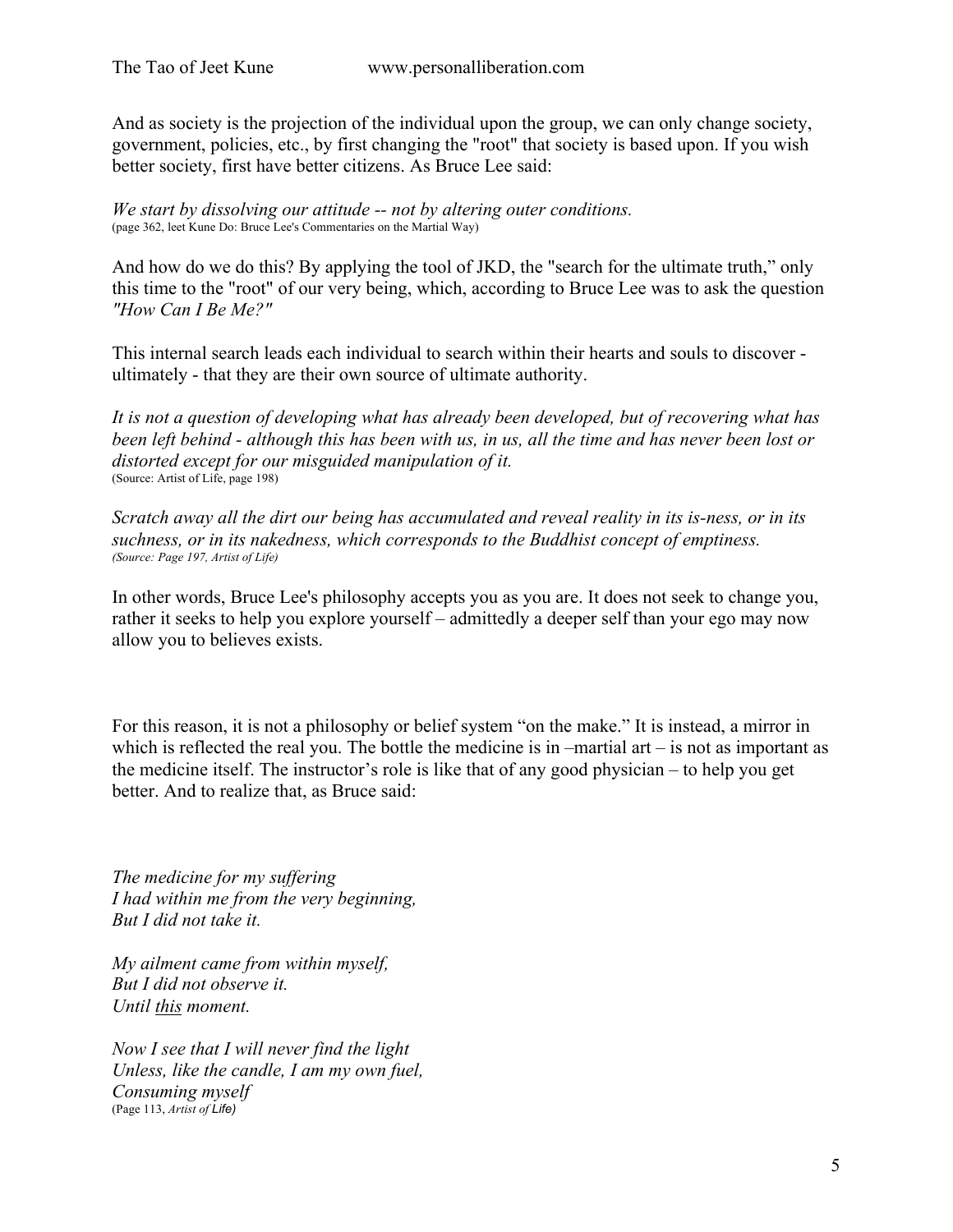It was this understanding that made Bruce Lee decide to close his schools. The Ultimate authority on everything in life - including martial art - is you. You empower the art, the art does not empower you. After all, as Bruce Lee said:

*That liberating truth is a reality only insofar as it is experienced and lived in its suchness by the individual himself, and this truth is far beyond any styles or disciplines. "*  (Page 152, Artist of Life)

And:

*A style should never be the gospel truth, the laws and principles of which can never be violated. Man, the live, creative human being, is always more important than any established, set style.*  (Page 13 5, Artist of Life)

And (again):

*No amount of fixed knowledge or "secret teaching" can be compared to clarity of understanding. Patterns, doctrines, and so forth, touch only the fringe of martial art. Its core lies in the human mind, and, until that is touched, everything is still superficial and uncertain.*  (Page 149, Artist of Life)

So why have a school then? A valid question. In one respect, there exists no need for a school. If you see this truth - and can apply it on your own - then all is well. But what of those who cannot? What of those who still experience a gnawing feeling of personal unfulfillment? What of those who have lost their way and cannot get back in touch with themselves? Or those who wish to fully actualize themselves in all aspects of their humanity - i.e., mental, physical and spiritual? Training is required as the trigger mechanism for the internal process of discovery and selfknowledge - like the Buddhist ferryboat that is necessary to get one across the river - if only to be discarded on the other side. And, in truth, all of us are subject to the vicissitudes of life, that can from time to time erode our more powerful insights - unless we are able to keep ahead of the curve; to keep pace with life's changes so that we can "change with change." Even the Buddhists have their *Sanga* (brotherhood) where they strive for - and seek to maintain - the transcendental state that led them to the experience of *satori* or *bodhi* or *Nirvana* (enlightenment).

I liken Bruce Lee's art and philosophy to the optometrist, rather than, say, the Guru. The guru tries to procure members for his organization. Members help to support him financially, pay off the mortgage on an expensive building, keep the Lear jet fueled up, and generally "belong" to the guru, boost his membership and thereby prove by sheer weight of numbers the veracity of his creed. The optometrist, on the other hand, hopes to cure you of your dependency upon him; to get you, through the use of a corrective lens, to see reality more clearly. Bruce Lee's art is very much like the corrective lens in the optical testing machine in the optometrists' office; whereby they sit you down in the chair and ask you questions about yourself: *Does it look clearer with this lens or with this lens? Looking at life from this perspective or that perspective? Looking at combat from the part - or from the whole?* And guess who's answer is the deciding one? YOURS. You decide. And, once you see things more clearly, you're on your way.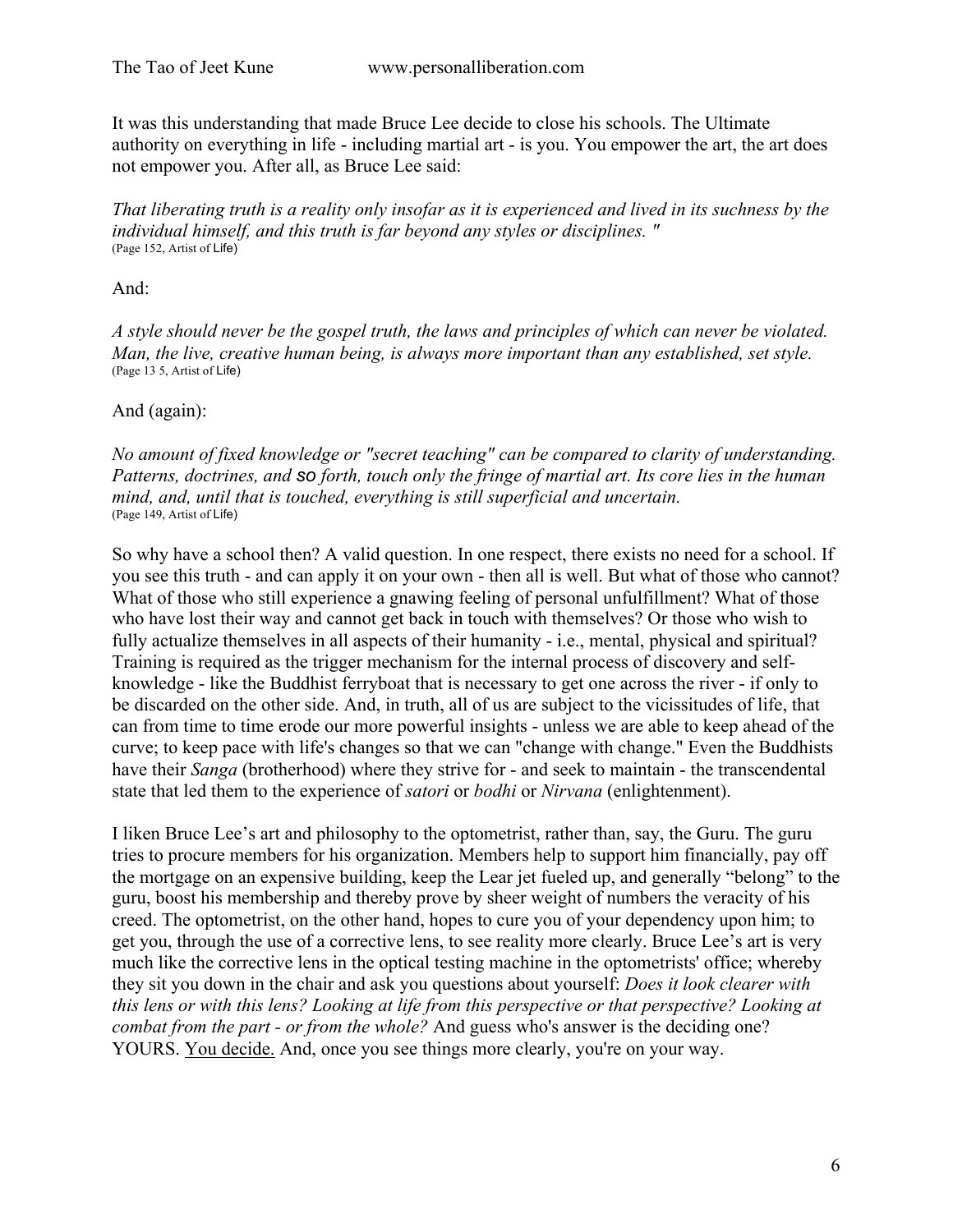Similarly, Bruce Lee's art doesn't seek to "own" you, nor to "possess" you. It only seeks to help you to explore yourself physically, mentally and spiritually -- by correcting the astigmatism of self or ego that is blinding you to seeing and actualizing your true potential as a human being. That being accomplished, you have no further need of the "ferryboat" that has brought you from the shore of ignorance to the shore of transcendence.

And so, in Bruce Lee's thought, using his words and teachings as a touchstone in our lives, we are inspired to question, to form our own judgments and to set our own standards of truth. We have before us the example of how another human being - human being, mind you, not a god was able to avail himself of a fuller, richer, more meaningful existence on this planet through altering his level of perception and looking at life in a new and exciting way. And that is where training in Bruce Lee's art can prove to be very helpful.

Unlike other arts, JFJKD bears in mind that the end is not "mechanical efficiency" or the ability to *"fill time and space through some sort of organized movements."* As Bruce Lee pointed out, *"machines can do that."*  (pages *166-167,Artist of Life).* 

JFJKD realizes that your physical movement is your soul made visible. Indeed, as Bruce Lee said:

*By martial art, I mean, like any art, it is an unrestricted athletic expression of an individual*  soul... martial art is ... about unfolding [of] the bare the human soul. That is what interests me. (Page 239, Artist of Life)

The JFJKD practitioner is also made aware of the fact that:

*In the practice of JKD, there is no set or form, for JKD is not a method of classified techniques, laws and so forth, that constitute a system of fighting.* (page 172, Artist of Life)

What confuses people is that – as Bruce Lee points out:

*It does employ a systematic approach to training, but never a method of fighting.*  (page 172, Artist of Life)

A good JKD instructor is, therefore, a guide to his students, not the "keeper of secret information." How can there be when the "secret" to the whole thing is within you and not your instructor? The instructor knows this only too well, having awakened to that fact himself after many years of training, and so he sees himself as a midwife to the birth of your discoveries and growth toward personal freedom as a fully actualized human being. You see, as I mentioned off the top, it's about so much more than fighting; it's rounding you up to be a complete and total person; to become a man or woman of "Tao." For, as Bruce Lee said - and this shall be my final quote from Bruce Lee for the evening:

*To be a man of freedom is more important than to be a great fighter.* (page 166, Artist of Life)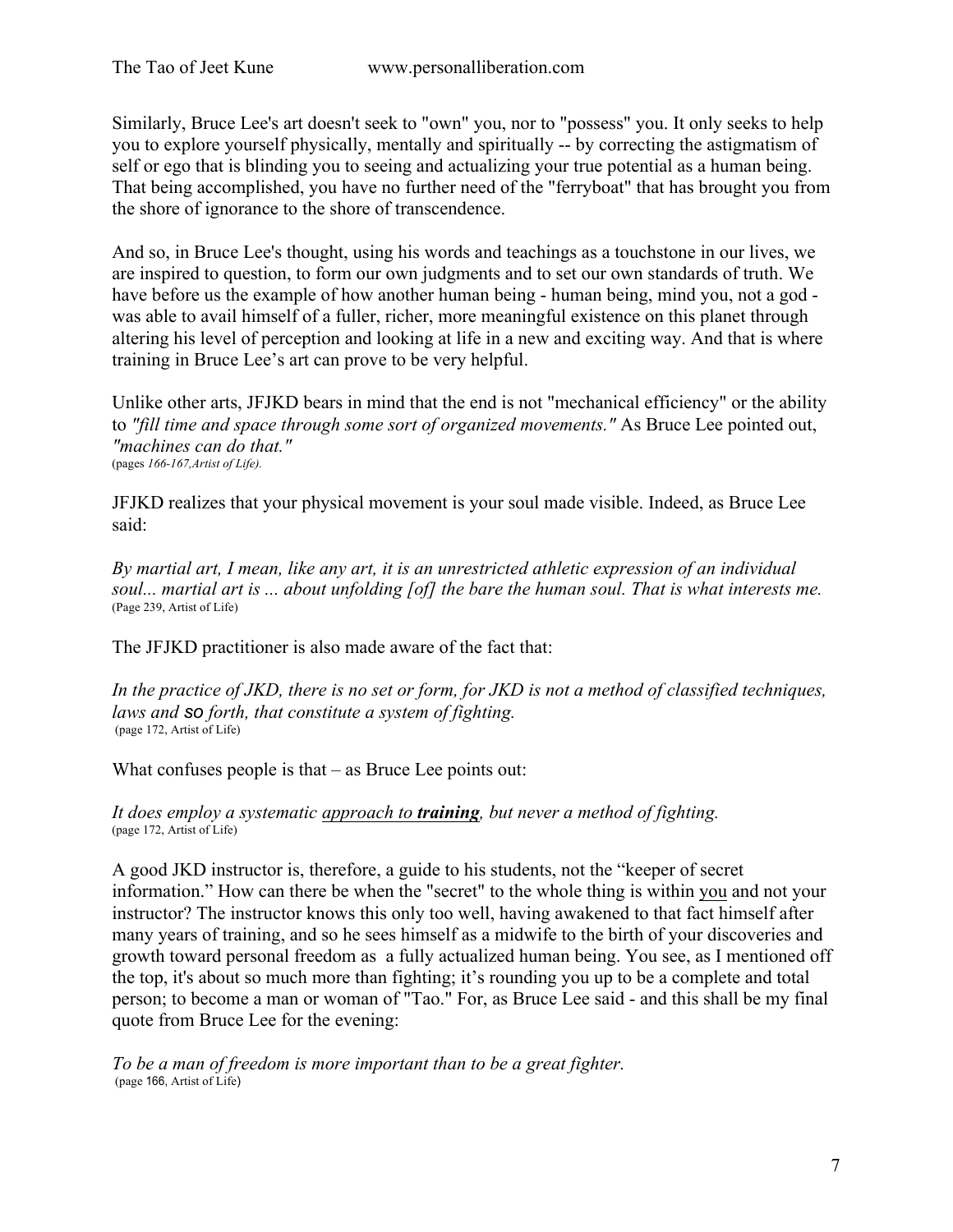The conformist declares: "I believe it because others believe it." The non-conformist, just as irrational, says: "I don't believe it because others do." That rare, third person, the self-actualizer, declares, "I believe it because I can see for myself the reasons why it is true." Bruce Lee was this rare "third" person. I hope that through the study of JFJKD, you will come to be one, too.

Thank you very much.